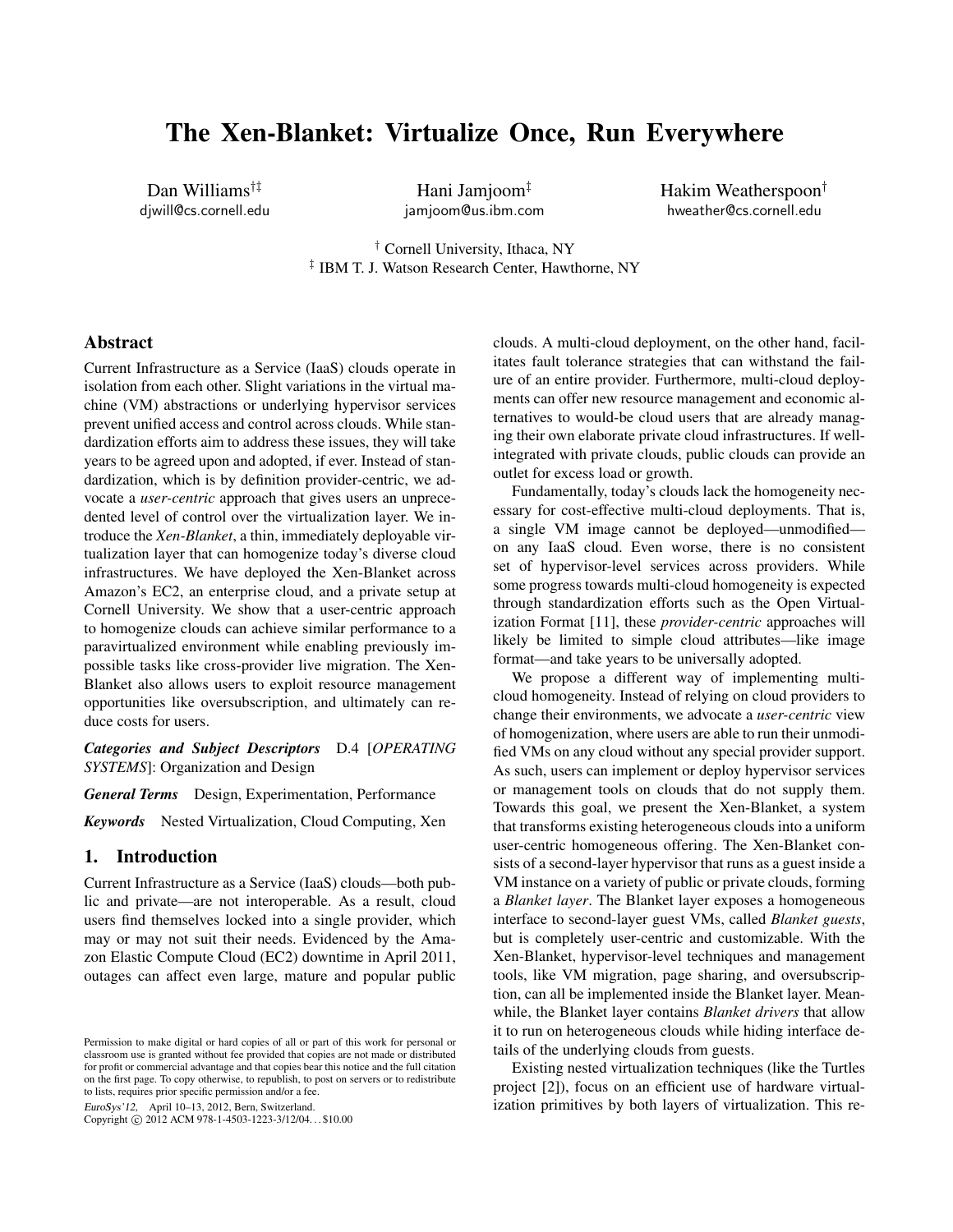quires the underlying hypervisor—controlled by the cloud provider—to expose hardware primitives. None of today's clouds currently offer such primitives. In contrast, the Xen-Blanket can be deployed on third-party clouds today, requiring no special support. Thus, the contributions of the Xenblanket are fundamentally different: the Xen-blanket enables competition and innovation for products that span multiple clouds, whether support is offered from cloud providers or not. Further, the Xen-blanket enables the use of unsupported features such as oversubscription, CPU bursting, VM migration, and many others.

The Xen-Blanket is deployed today on both Xen-based and KVM-based hypervisors, on public and private infrastructures within Amazon EC2, an enterprise cloud, and Cornell University. The Xen-Blanket has successfully homogenized these diverse environments. For example, we have migrated VMs to and from Amazon EC2 with no modifications to the VMs. Furthermore, the user-centric design of the Xen-Blanket affords users the flexibility to oversubscribe resources such as network, memory, and disk. As a direct result, a Xen-Blanket image on EC2 can host 40 CPUintensive VMs for 47% of the price per hour of 40 small instances with matching performance. Blanket drivers achieve good performance: network drivers can receive packets at line speed on a 1 Gbps link, while disk I/O throughput is within 12% of single level paravirtualized disk performance. Despite overheads of up to 68% for some benchmarks, Web server macrobenchmarks can match the performance of single level virtualization (i.e., both are able to serve an excess of 1000 simultaneous clients) while increasing CPU utilization by only 1%.

In this paper, we make four main contributions:

- We describe how user-centric homogeneity can be achieved at the hypervisor level to enable multi-cloud deployments, even without any provider support.
- We enumerate key extensions to Xen, including a set of *Blanket drivers* and hypervisor optimizations, that transform Xen into an efficient, homogenizing Blanket layer on top of existing clouds, such as Amazon EC2.
- We demonstrate how the Xen-Blanket can provide an opportunity for substantial cost savings by enabling users to oversubscribe their leased resources.
- We discuss our experience using hypervisor-level operations that were previously impossible to implement in public clouds, including live VM migration between an enterprise cloud and Amazon EC2.

The paper is organized as follows. Section 2 further motivates the need for user-centric homogenization to be deployed on today's clouds. Section 3 introduces the concept of a Blanket layer, and describes how the Xen-Blanket provides a user-centric homogenized layer, with the implementation details of the enabling Blanket drivers in Section 4. Some overheads and advantages of the Xen-Blanket are

quantified in Section 5, while qualitative practical experience is described in Section 6. Finally, Section 7 identifies future directions, Section 8 surveys related work, and Section 9 concludes.

# **2. My Cloud, My Way**

A cloud user would achieve several benefits from a homogeneous interface to a cloud that encompasses many different cloud providers. If a single VM image can be deployed on every cloud, image management, even upgrading and patching, is simplified. If any service offered by one cloud was available in any other cloud, users would not feel lockedin to a particular vendor. Hypervisor-level resource management techniques and cloud software stacks would emerge that truly span providers, offering users the control to utilize and manage cloud resources to their full potential.

Today's clouds lack homogeneity in three ways. First, VM images—the building blocks of cloud applications cannot be easily instantiated on different clouds. Second, clouds are becoming diverse in terms of the services they provide to VMs. For example, Amazon EC2 provides tools such as CloudWatch (integrated monitoring), AutoScaling, and Elastic Load Balancing, whereas Rackspace contains support for VM migration to combat server host degradation and CPU bursting to borrow cycles from other instances. Third, a class of resource management opportunities that exist in a private cloud setting—in particular, tools that operate at the hypervisor level—are not consistently available between providers. For example, there is no unified set of tools with which users can specify VM co-location on physical machines [29], page sharing between VMs [16, 23], or resource oversubscription [28].

The desire for a homogeneous interface across cloud providers is *not* a call for standardization. We distinguish between *provider-centric* and *user-centric* homogenization. Standardization is an example of provider-centric homogenization, in which every cloud provider must agree on an image format, services, and management interfaces to expose to users. Standards are emerging; for example, Open Virtualization Format (OVF) [11] describes how to package VM images and virtio defines paravirtualized device interfaces. However, until *all* clouds (e.g., Amazon EC2, Rackspace, etc.) adopt these standards, VM configurations will continue to vary depending on the cloud they run on. Even worse, it is unlikely—and infeasible—that the vast array of current and future services available to VMs become standardized across all clouds. Attempts at standardization often lead to a set of functionality that represents the "least common denominator" across all participating providers. Many users will still demand services that are not in the standard set and cloud providers will continue to offer services that differentiate their offering. As a result, standardization, or provider-centric homogenization, is not sufficient.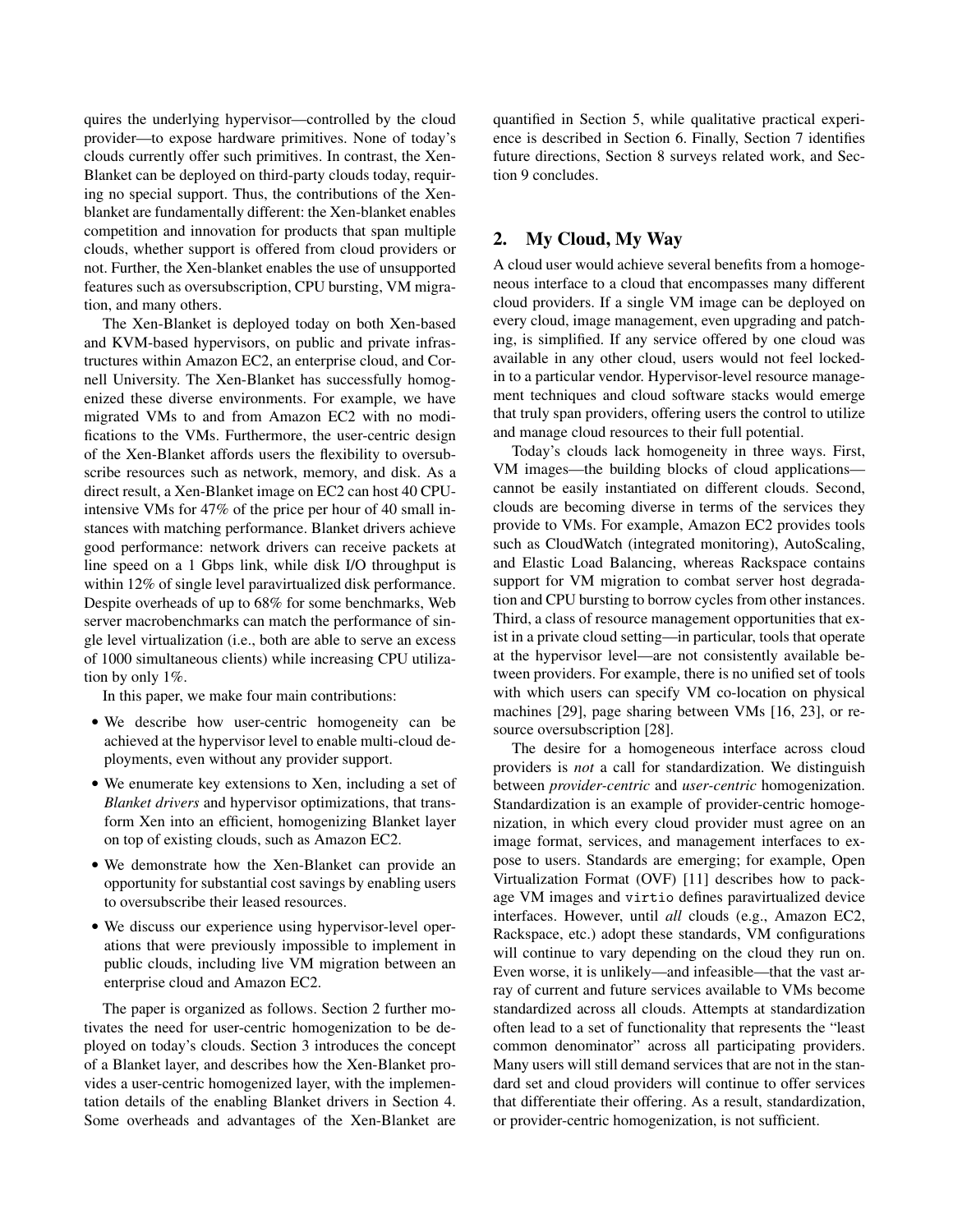

**Figure 1.** The Xen-Blanket, completely controlled by the user, provides a homogenization layer across heterogeneous cloud providers without requiring any additional support from the providers.

User-centric homogenization, in contrast, enables cloud users to homogenize the cloud and customize it to match their needs. It allows users to select their own VM image format and services, then transform every cloud to support it. The user is not tied into a "least common denominator" of functionality, but quite the opposite: even completely customized services and image formats can be deployed. The user can then develop management tools that work for *their* VMs across *their* (now homogenized) cloud. For example, a user can experiment with new features like Remus [10] across clouds and perhaps achieve high availability even in the case of an entire provider failing.

Finally, any system that implements user-centric homogenization must be immediately and universally deployable. A system that enables user-centric homogenization cannot be dependent on emerging features that are not standard across clouds, such as the low overhead nested virtualization solution proposed in the Turtles Project [2].

## **3. The Xen-Blanket**

The Xen-Blanket leverages nested virtualization to form a *Blanket layer*, or a second layer of virtualization software that provides a user-centric homogeneous cloud interface, as depicted in Figure 1. A Blanket layer embodies three important concepts. First, the *bottom half* of the Blanket layer communicates with a variety of underlying hypervisor interfaces. No modifications are expected or required to the underlying hypervisor. Second, the *top half* of the Blanket layer exposes a single VM interface to Blanket (secondlayer) guests such that a single guest image can run on any cloud without modifications. Third, the Blanket layer is completely under the control of the user, so functionality typically implemented by providers in the hypervisor, such as live VM migration, can be implemented in the Blanket layer.

The bottom half of the Xen-Blanket ensures that the Xen-Blanket can run across a number of different clouds without requiring changes to the underlying cloud system or hypervisor. The bottom half is trivial if the following two assumptions hold on all underlying clouds. First, if device I/O is emulated, then the Blanket hypervisor does not need to be aware of the underlying hypervisor's paravirtualized I/O interfaces. Second, if hardware-assisted full virtualization for x86 (called HVM in Xen terminology) is available, then the Blanket hypervisor can run unmodified. However, these assumptions limit the number of clouds that the Blanket layer can cover; for example, we are not aware of any public cloud that satisfies both assumptions.

The Xen-Blanket relaxes the emulated device assumption by interfacing with a variety of underlying cloud paravirtualized device I/O implementations. Paravirtualized device I/O has proved essential for performance and is required by some clouds, such as Amazon EC2. However, there is currently no standard paravirtualized device I/O interface. For example, older Xen-based clouds, including Amazon EC2, require device drivers to communicate with Xen-specific subsystems, such as the XenBus and XenStore, whereas KVM-based systems expect device drivers to interact with the hypervisor through virtio interfaces. The Xen-Blanket supports such non-standard interfaces by modifying the bottom half to contain cloud-specific *Blanket drivers*.

On the other hand, the Xen-Blanket does rely on support for hardware-assisted full virtualization for x86 on all clouds. Currently, this assumption somewhat limits deployment opportunities. For example, a large fraction of both Amazon EC2 and Rackspace instances expose paravirtualized, not HVM interfaces, with Amazon EC2 only offering an HVM interface to Linux guests in 4XL-sized cluster instances. EC2 does, however, expose an HVM interface to other sized instances running Windows, which we believe can also be converted to deploy the Xen-Blanket. Further efforts to relax the HVM assumption are discussed as future work in Section 7.

The top half of the Blanket layer exposes a consistent VM interface to (Blanket) guests. Guest VMs therefore do not need any modifications in order to run on a number of different clouds. In order to maximize the number of clouds that the Xen-Blanket can run on, the top half of the Xen-Blanket does not depend on state of the art nested virtualization interfaces (e.g., the Turtles Project [2]). The Xen-Blanket instead relies on other x86 virtualization techniques, such as paravirtualization or binary translation. For our prototype Blanket layer implementation we chose to adopt the popular opensource Xen hypervisor, which uses paravirtualization techniques when virtualization hardware is not available. The Xen-Blanket subsequently inherits the limitations of paravirtualization, most notably the inability to run unmodified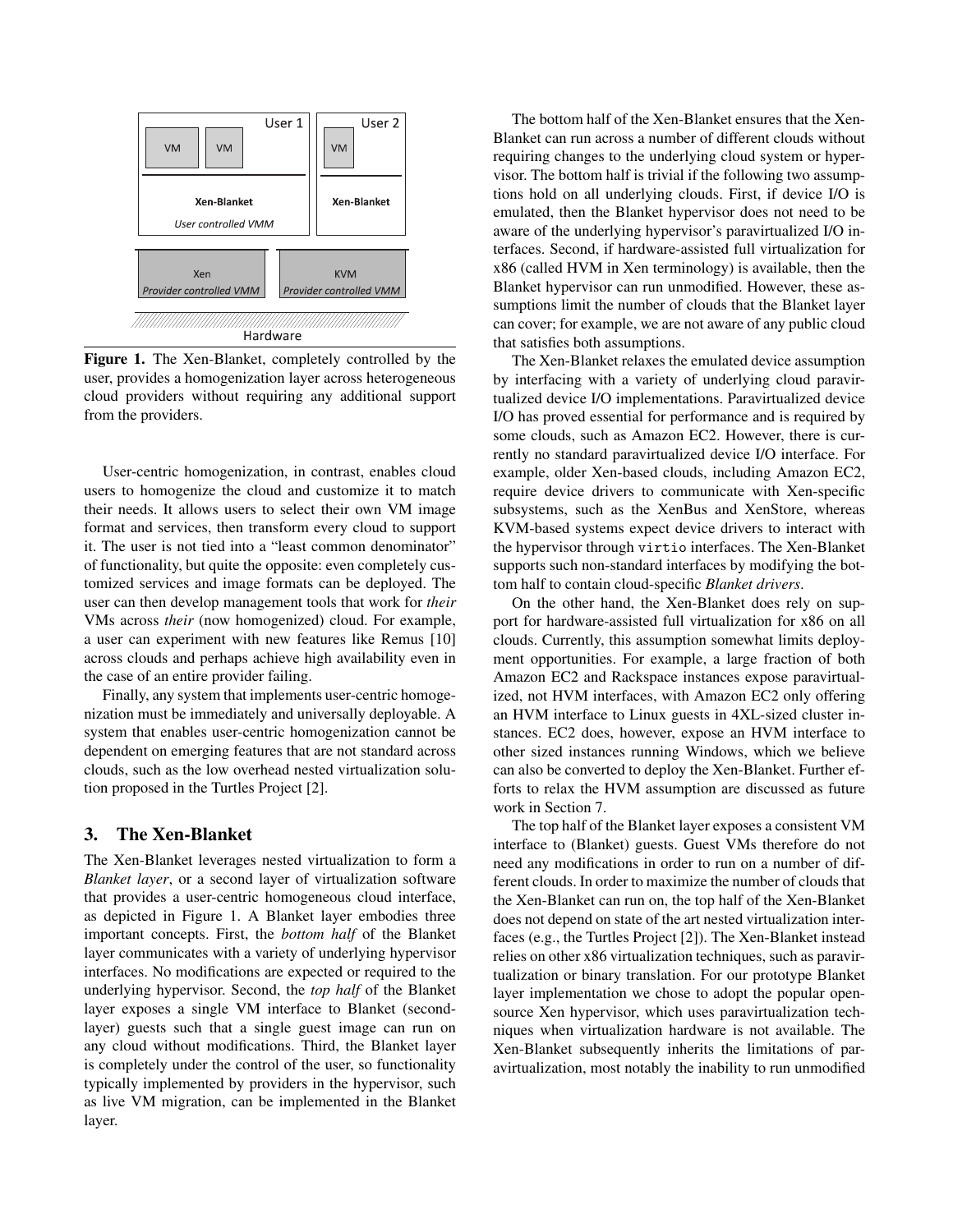

**Figure 2.** Guests using paravirtualized devices implement a front-end driver that communicates with a back-end driver (a). In HVM environments, a Xen Platform PCI driver is required to set up communication with the back-end (b). The Xen-Blanket modifies the HVM front-end driver to become a *Blanket driver*, which, with support of *Blanket hypercalls*, runs in hardware protection ring 1, instead of ring 0 (c).

operating systems, such as Microsoft Windows.<sup>1</sup> However, this limitation is not fundamental. A Blanket layer can be constructed using binary translation (e.g., a VMWare [21]- Blanket), upon which unmodified operating systems would be able to run. Blanket layers can also be created with other interfaces, such as Denali [25], alternate branches of Xen, or even customized hypervisors developed from scratch.

The Xen-Blanket inherits services that are traditionally located in the hypervisor or privileged management domains and allows the user to run or modify them. For instance, users can issue xm commands from the Xen-Blanket. Users can co-locate VMs [29] on a single Xen-Blanket instance, share memory pages between co-located VMs [16, 23], and oversubscribe resources [28]. If Xen-Blanket instances on different clouds can communicate with each other, live VM migration or high availability [10] across clouds become possible.

# **4. Blanket Drivers**

The Xen-Blanket contains Blanket drivers for each of the heterogeneous interfaces exposed by today's clouds. In practice, the drivers that must be implemented are limited to dealing with paravirtualized device interfaces for network and disk I/O. As described in Section 3, Blanket drivers reside in the bottom half of the Xen-Blanket and are treated by the rest of the Xen-Blanket as drivers interacting with physical hardware devices. These "devices" are subsequently exposed to guests through a consistent paravirtualized device interface, regardless of which set of Blanket drivers was instantiated.

This section is organized as follows: we present background on how paravirtualized devices work on existing clouds. Then, we describe the detailed design and implementation of Blanket drivers. Finally, we conclude with a discussion of hypervisor optimizations for the Xen-Blanket and a discussion of the implications of evolving virtualization support in hardware and software.

#### **4.1 Background**

To understand Blanket drivers, we first give some background as to how paravirtualized device drivers work in Xen-based systems.<sup>2</sup> First, we describe device drivers in a fully paravirtualized Xen, depicted in Figure 2(a). The Xen-Blanket uses paravirtualization techniques in the Blanket hypervisor to provide guests with a homogeneous interface to devices. Then, we describe paravirtualized device drivers for hardware assisted Xen (depicted in Figure 2(b)), an underlying hypervisor upon which the Xen-Blanket successfully runs.

Xen does not contain any physical device drivers itself; instead, it relies on device drivers in the operating system of a privileged guest VM, called Domain 0, to communicate with the physical devices. The operating system in Domain 0 multiplexes devices, and offers a paravirtualized device interface to guest VMs. The paravirtualized device interface follows a *split driver* architecture, where the guest runs a *front-end* driver that is paired with a *back-end* driver in Domain 0. Communication between the front-end and back-end driver is accomplished through shared memory ring buffers and an event mechanism provided by Xen. Both the guest and Domain 0 communicate with Xen to set up these communication channels.

In hardware assisted Xen, or HVM Xen, paravirtualized device drivers are called PV-on-HVM drivers. Unlike paravirtualized Xen, guests on HVM Xen can run unmodified,

<sup>&</sup>lt;sup>1</sup> Despite the limitations of paravirtualization and the increasingly superior performance of hardware assisted virtualization, paravirtualization remains popular. Many cloud providers, including Amazon EC2 and Rackspace, continue to offer paravirtualized Linux instances.

 $2A$  discussion of the paravirtualized drivers on KVM, which are similar, is postponed to the end of Section 4.2.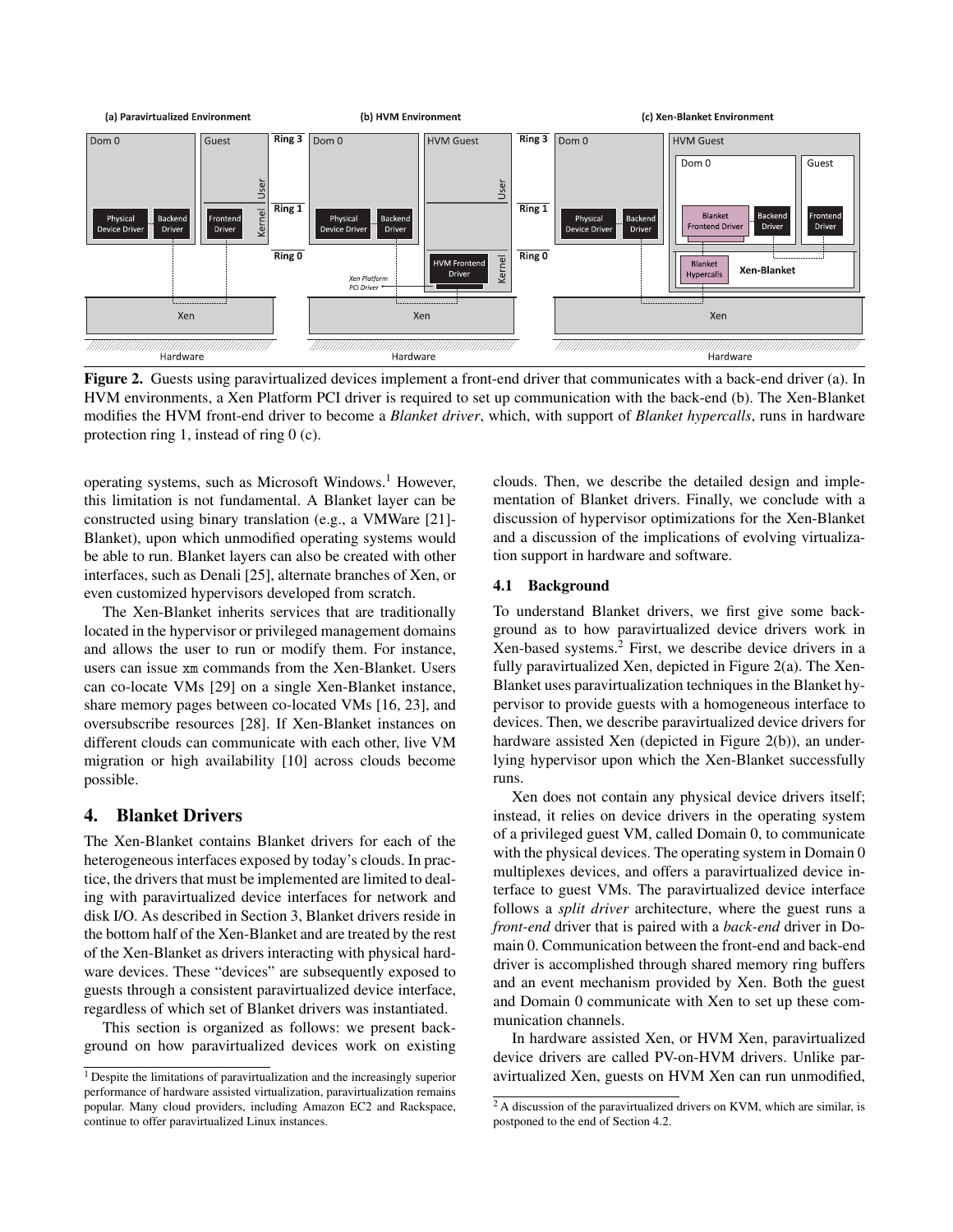so by default, communication channels with Xen are not initialized. HVM Xen exposes a *Xen platform PCI device*, which acts as a familiar environment wherein shared memory pages are used to communicate with Xen and an IRQ line is used to deliver events from Xen. So, in addition to a front-end driver for each type of device (e.g. network, disk), an HVM Xen guest also contains a Xen platform PCI device driver. The front-end drivers and the Xen platform PCI driver are the only Xen-aware modules in the HVM guest.

#### **4.2 Design & Implementation**

The Xen-Blanket consists of a paravirtualized Xen inside of either a HVM Xen or KVM guest. We will center the discussion around Blanket drivers for Xen, and discuss the conceptually similar Blanket drivers for KVM at the end of this subsection. Figure 2(c) shows components of Blanket drivers. The Blanket layer contains both a Xen hypervisor as well as a privileged *Blanket Domain 0*. Guest VMs are run on top of the Blanket layer, each containing standard paravirtualized front-end device drivers. The Blanket Domain 0 runs the corresponding standard back-end device drivers. The back-end drivers are multiplexed into the Blanket drivers, which act as set of front-end drivers for the underlying hypervisors.

There are two key implementation issues that prohibit standard PV-on-HVM front-end drivers from acting as Blanket drivers.<sup>3</sup> First, the Xen hypercalls required to bootstrap a PV-on-HVM PCI platform device cannot be performed from the Blanket Domain 0 hosting the Blanket drivers because the Blanket Domain 0 does not run with the expected privilege level of an HVM guest OS. Second, the notion of a physical address in the Blanket Domain 0 is not the same as the notion of a physical address in a native HVM guest OS.

#### **Performing Hypercalls**

Typically, the Xen hypervisor proper runs in hardware protection ring 0, while Domain 0 and other paravirtualized guests run their OS in ring 1 with user spaces in ring 3. HVM guests, on the other hand, are designed to run unmodified, and can use non-root mode from the hardware virtualization extensions to run the guest OS in ring 0 and user space in ring 3. In the Xen-Blanket, in non-root mode, the Blanket Xen hypervisor proper runs in ring 0, while the Blanket Domain 0 runs in ring 1, and user space runs in ring 3 (Figure  $2(c)$ ).

In normal PV-on-HVM drivers, hypercalls, in particular vmcall instructions, are issued from the OS in ring 0. In the Xen-Blanket, however, Blanket drivers run in the OS of the Blanket Domain 0 in ring 1. The vmcall instruction must be issued from ring 0. We overcome this by augmenting the second-layer Xen to contain *Blanket hypercalls* that issue their own hypercalls to the underlying Xen on behalf of the Blanket Domain 0.



**Figure 3.** The PV-on-HVM drivers can send physical addresses to the underlying Xen, whereas the Blanket drivers must first convert physical addresses to machine addresses.

#### **Physical Address Translation**

Guest OSs running on top of paravirtualized Xen, including Domain 0, have a notion of physical frame numbers (PFNs). The PFNs may or may not match the actual physical frame numbers of the machine, called machine frame numbers (MFNs). The relationship between these addresses is shown in Figure 3. However, the guest can access the mapping between PFNs and MFNs, in case it is necessary to use a real MFN, for example, to utilize DMA from a device. HVM guests are not aware of PFNs vs. MFNs. Instead, they only use physical frame numbers and any translation necessary is done by the underlying hypervisor.

For this reason, PV-on-HVM device drivers pass physical addresses to the underlying hypervisor to share memory pages with the back-end drivers. In the Xen-Blanket, however, the MFN from the Blanket Domain 0's perspective, and thus the Blanket drivers', matches the PFN that the underlying hypervisor expects. Therefore, Blanket drivers must perform a PFN-to-MFN translation before passing any addresses to the underlying hypervisor, either through hypercalls or PCI operations.

#### **Blanket Drivers for KVM**

The implementation of Blanket drivers for KVM is very similar. Paravirtualized device drivers in KVM use the virtio framework, in which a PCI device is exposed to guests, similar to the Xen platform PCI device. Unlike the Xen platform PCI device, all communication with the underlying KVM hypervisor can be accomplished as if communicating with a physical PCI device. In particular, no direct hypercalls are necessary, simplifying the implementation of Blanket drivers. The only modifications required to run virtio drivers in the Xen-Blanket are the addition of PFN-to-MFN translations.

#### **4.3 Hypervisor Optimizations**

The Xen-Blanket runs in non-root mode in an HVM guest container. As virtualization support improves, the perfor-

<sup>&</sup>lt;sup>3</sup> Our implementation also required renaming of some global variables and functions to avoid namespace collisions with the second-layer Xen when trying to communicate with the bottom-layer Xen.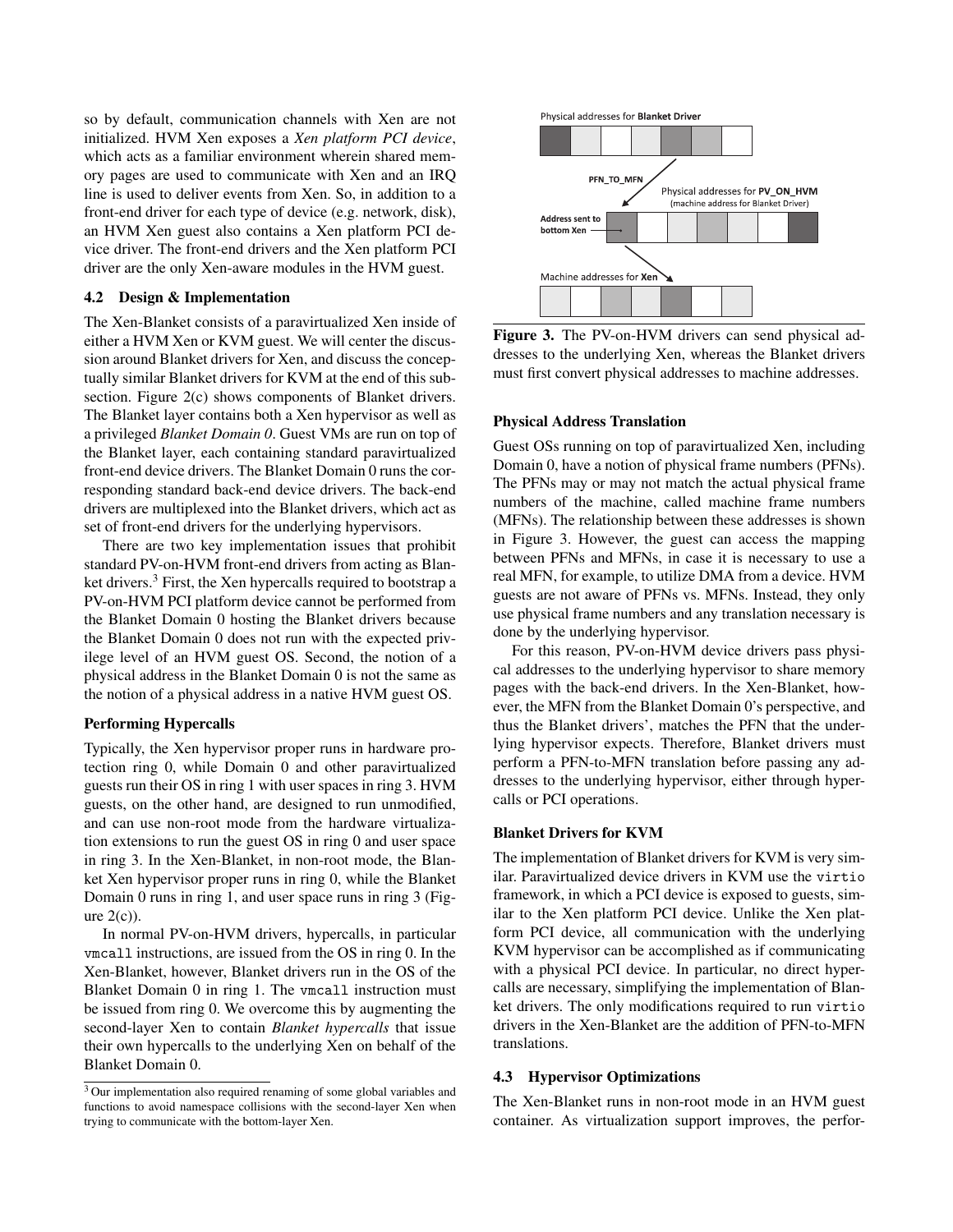mance of software running in non-root mode becomes close to running on bare metal. For example, whereas page table manipulations would cause a vmexit, or trap, on early versions of Intel VT-x processors, a hardware feature called extended page tables (EPT) has largely eliminated such traps. However, some operations continue to generate traps, so designing the Blanket layer to avoid such operations can often provide a performance advantage.

For example, instead of flushing kernel pages from the TLB on every context switch, the x86 contains a bit in the cr4 control register called the "Page Global Enable" (PGE). Page Global Enable allows certain pages to be mapped as "global" so that they do not get flushed automatically. Xen enables then disables the PGE bit in order to flush the global TLB entries before doing a domain switch between guests. Unfortunately, these cr4 operations each cause vmexits to happen, generating high overhead for running Xen in an HVM guest. By not using PGE and instead flushing all pages from the TLB on a context switch, vmexits are avoided, because of the EPT processor feature in non-root mode.

#### **4.4 Implications of Future Hardware and Software**

As discussed above the virtualization features of the hardware, such as EPT, can have a profound effect on the performance of the Xen-Blanket. Further improvements to the HVM container, such as the interrupt path, may eventually replace hypervisor optimizations and workarounds or enable even better performing Blanket layers.

Other hardware considerations include thinking about non-root mode as a place for virtualization. For example, features that aided virtualization before hardware extensions became prevalent, such as memory segmentation, should not die out. Memory segmentation is a feature in 32 bit x86 processors that paravirtualized Xen leverages to protect Xen, the guest OS, and the guest user space in the same address space to minimize context switches during system calls. The 64 bit x86 64 architecture has dropped support for segmentation except when running in 32 bit compatibility mode. Without segmentation, two address spaces are needed to protect the three contexts from each other, and two context switches are required on each system call, resulting in performance loss.

On the software side, support for nested virtualization of unmodified guests [2] may begin to be adopted by cloud providers. While this development could eventually lead to fully virtualized Blankets such as a KVM-Blanket, relying on providers to deploy such a system is provider-centric: every cloud must incorporate such technology before a KVM-Blanket becomes feasible across many clouds. It may be possible, however, for exposed hardware virtualization extensions to be leveraged as performance accelerators for a system like the Xen-Blanket.



**Figure 4.** We run benchmarks on four different system configurations in order to examine the overhead caused by the Xen-Blanket. *Native* represents an unmodified CentOS 5.4 Linux. *HVM* represents a standard single-layer Xen-based virtualization solutions using full, hardware-assisted virtualization. *PV* represents a standard single-layer Xen-based virtualization solutions using paravirtualization. *Xen-Blanket* consists of a paravirtualized setup inside of our Xen-Blanket HVM guest.

### **5. Evaluation**

We have built Blanket drivers and deployed the Xen-Blanket on two underlying hypervisors, across three resource providers. In this section, we first examine the overhead incurred by the Xen-Blanket. Then, we describe how increased flexibility resulting from a user-centric homogenization layer can result in significant cost savings—47% of the cost per hour—on today's clouds, despite overheads.

#### **5.1 Overhead**

Intuitively, we expect some amount of degraded performance from the Xen-Blanket due to the overheads of running a second-layer of virtualization. We compare four different scenarios, denoted by *Native*, *HVM*, *PV*, and *Xen-Blanket* (Figure 4). The Native setup ran an unmodified CentOS 5.4 Linux. The next two are standard single-layer Xenbased virtualization solutions using full, hardware-assisted virtualization (HVM, for short) or paravirtualization (PV, for short), respectively. The fourth setup (Xen-Blanket) consists of a paravirtualized setup inside an HVM guest.<sup>4</sup> All experiments in this subsection were performed on a pair of machines connected by a 1 Gbps network, each with two six-core 2.93 GHz Intel Xeon  $X$ 5670 processors,<sup>5</sup> 24 GB of memory, and four 1 TB disks. Importantly, the virtualization capabilities of the Xeon X5670 include extended page table support (EPT), enabling a guest OS to modify page tables without generating vmexit traps. With the latest hardware virtualization support, HVM is expected to outperform

<sup>&</sup>lt;sup>4</sup> We have also run experiments on KVM with comparable results, but focus on a single underlying hypervisor for a consistent evaluation.

<sup>5</sup> Hyperthreading causes the OS to perceive 24 processors on the system.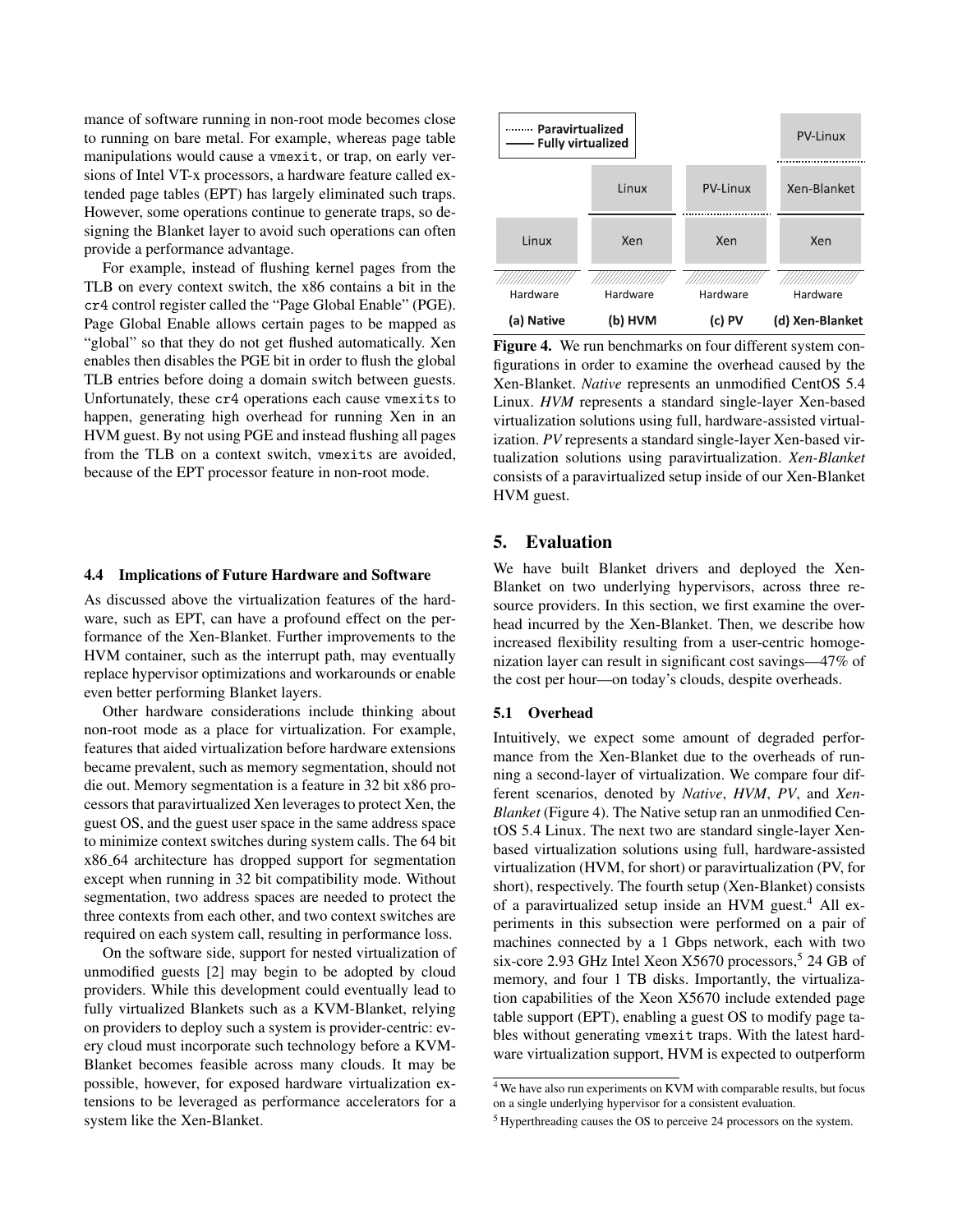|                                 | <b>Native</b> | <b>HVM</b> | PV     | <b>Xen-Blanket</b> |  |  |
|---------------------------------|---------------|------------|--------|--------------------|--|--|
| Processes $(\mu s)$             |               |            |        |                    |  |  |
| null call                       | 0.19          | 0.21       | 0.36   | 0.36               |  |  |
| null I/O                        | 0.23          | 0.26       | 0.41   | 0.41               |  |  |
| stat                            | 0.85          | 1.01       | 1.19   | 1.18               |  |  |
| open/close                      | 1.33          | 1.43       | 1.84   | 1.86               |  |  |
| slct TCP                        | 2.43          | 2.79       | 2.80   | 2.86               |  |  |
| sig inst                        | 0.25          | 0.39       | 0.54   | 0.53               |  |  |
| sig hndl                        | 0.90          | 0.79       | 0.94   | 0.94               |  |  |
| fork proc                       | 67            | 86         | 220    | 258                |  |  |
| exec proc                       | 217           | 260        | 517    | 633                |  |  |
| sh proc                         | 831           | 1046       | 1507   | 1749               |  |  |
| Context Switching $(\mu s)$     |               |            |        |                    |  |  |
| 2p/0K                           | 0.40          | 0.55       | 2.85   | 3.07               |  |  |
| 2p/16K                          | 0.44          | 0.57       | 3.03   | 3.46               |  |  |
| 2p/64K                          | 0.45          | 0.66       | 3.18   | 3.46               |  |  |
| 8p/16K                          | 0.74          | 0.85       | 3.60   | 4.00               |  |  |
| 8p/64K                          | 1.37          | 1.18       | 4.14   | 4.53               |  |  |
| 16p/16K                         | 1.05          | 1.10       | 3.80   | 4.14               |  |  |
| 16p/64K                         | 1.40          | 1.22       | 4.08   | 4.47               |  |  |
| File & Virtual Memory $(\mu s)$ |               |            |        |                    |  |  |
| 0K file create                  | 4.61          | 4.56       | 4.99   | 4.97               |  |  |
| 0K file delete                  | 3.03          | 3.18       | 3.19   | 3.14               |  |  |
| 10K file create                 | 14.4          | 18.1       | 19.9   | 28.8               |  |  |
| 10K file delete                 | 6.17          | 6.02       | 6.01   | 6.08               |  |  |
| mmap latency                    | 425.0         | 820.0      | 1692.0 | 1729.0             |  |  |
| prot fault                      | 0.30          | 0.28       | 0.38   | 0.40               |  |  |
| page fault                      | 0.56          | 0.99       | 2.00   | 2.10               |  |  |

**Table 1.** The Xen-Blanket achieves performance within 3% of PV for simple lmbench operations, but incurs overhead up to 30% for file creation microbenchmarks.

PV, because of reduced hypervisor involvement. Therefore, since the Xen-Blanket setup contains a PV setup, PV can be roughly viewed as a best case for the Xen-Blanket.

#### **System Microbenchmarks**

To examine the performance of individual operations, such as null system calls, we ran lmbench in all setups. In order to distinguish the second-layer virtualization overhead from CPU contention, we ensure that one CPU is dedicated to the guest running the benchmark. To clarify, one VCPU backed by one physical CPU is exposed to the guest during single-layer virtualization experiments, whereas the Xen-Blanket system receives two VCPUs backed by two physical CPUs: one is reserved for the second-layer Domain 0 (see Figure 2(c)), and the other one for the second-layer guest.

Table 1 shows the results from running lmbench in each of the setups. For simple operations like a null syscall, the performance of the Xen-Blanket is within 3% of PV, but even PV is slower than native or HVM. This is because a syscall in any paravirtualized system first switches into (the top-most) Xen before being bounced into the guest OS. We stress that, for these operations, nesting Xen does not introduce additional overhead over standard paravirtualization. All context switch benchmarks are within 12.5% of PV,



**Figure 5.** Network I/O performance on the Xen-Blanket is comparable to a single layer of virtualization.



**Figure 6.** CPU utilization while receiving network I/O on the Xen-Blanket is within 15% of a single layer of virtualization.

with most around 8% of PV. Eliminating vmexits caused by the second-layer Xen is essential to achieve good performance. For example, if the second-layer Xen uses the cr4 register on every context switch, overheads increase to 70%. Worse, on processors without EPT, which issue vmexits much more often, we measured overheads of up to 20×.

# **Blanket Drivers**

Device I/O is often a performance bottleneck even for single-layer virtualized systems. Paravirtualization is essential for performance, even in fully-virtualized environments. To examine the network and disk performance of the Xen-Blanket, we assign each of the configurations one VCPU (we disable all CPUs except for one in the native case). Figure 5 and Figure 6 show the UDP receive throughput and the corresponding CPU utilization<sup>6</sup> under various packet sizes. We use netperf for the throughput measurement and xentop in the underlying Domain 0 to measure the CPU utilization of the guest (or Xen-Blanket and guest). The CPU utilization of the native configuration is determined using top. Despite the two layers of paravirtualized device interfaces, guests running on the Xen-Blanket can still match the network throughput of all other configurations for all packet sizes, and receive network traffic at full capacity over a 1 Gbps

<sup>6</sup> Errorbars are omitted for clarity: all CPU utilization measurements were within 1.7% of the mean.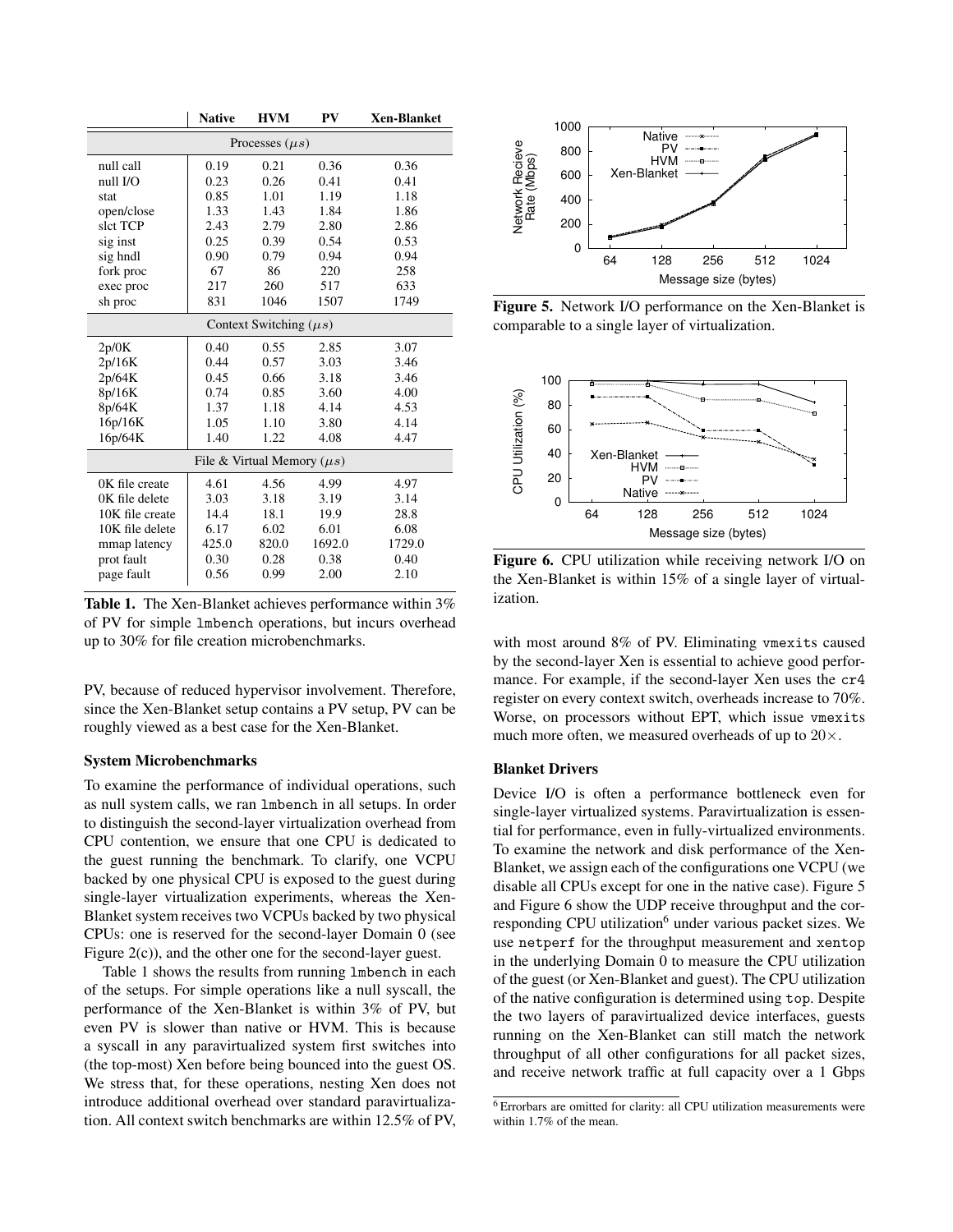

**Figure 7.** The Xen-Blanket can incur up to 68% overhead over PV when completing a kernbench benchmark.



**Figure 8.** The Xen-Blanket can incur up to 55% overhead over PV when performing the dbench filesystem benchmark.

link. The Xen-Blanket does incur more CPU overhead because of the extra copy of packets in the Blanket layer. We also ran dd to get a throughput measure of disk I/O. System caches at all layers were flushed before reading 2GB of data from the root filesystem. Native achieved read throughput of 124.6 MB/s, HVM achieved 86.3 MB/s, PV achieved 76.6 MB/s, and the Xen-Blanket incurred an extra overhead of 12% over PV, with disk read throughput of 67.6 MB/s.

#### **Macrobenchmarks**

Macrobenchmarks are useful for demonstrating the overhead of the system under more realistic workloads. For these experiments, we dedicate 2 CPUs and 8 GB of memory to the lowest layer Domain 0. The remaining 16 GB of memory and 22 CPUs are allocated to single layer guests. In the case of the Xen-Blanket, we allocate 14 GB of memory and 20 CPUs to the Blanket guest, dedicating the remainder to the Blanket Domain 0. Unlike the microbenchmarks, resource contention does contribute to the performance measured in these experiments.

 $\text{kernbench}^7$  is a CPU throughput benchmark that consists of compiling the Linux kernel using a configurable number of concurrent jobs. Figure 7 shows the elapsed time for the kernel compile. With a single job, the Xen-Blanket stays within 5% of PV, however, performance falls to about



**Figure 9.** The average latency for ReadX operations during the dbench benchmark for Xen-Blanket remains comparable to PV.



**Figure 10.** The Xen-Blanket performs just as well as PV for the SPECweb2009 macrobenchmark.

68% worse than PV for high concurrency. The performance loss here can be attributed to a high number of vmexits due to APIC (Advanced Programmable Interrupt Controller) operations to send inter-processor-interrupts (IPIs) between VCPUs. Despite this overhead, the flexibility of the Xen-Blanket enables reductions in cost, as described in Section 5.2.

dbench<sup>8</sup> is a filesystem benchmark that generates load on a filesystem based on the standard NetBench benchmark. Figure 8 show the average throughput during load imposed by various numbers of simulated clients. Figure 9 shows the average latency for ReadX operations, where ReadX is the most common operation during the benchmark. PV and the Xen-Blanket both experience significantly higher latency than HVM. The advantage of HVM can be attributed to the advantages of hardware memory management because of extended page tables (EPT). The Xen-Blanket incurs up to 55% overhead over PV in terms of throughput, but the latency is comparable.

Finally, we ran the banking workload of SPECweb2009 for a web server macrobenchmark. For each experiment, a client workload generator VM running on another machine connected by a 1 Gbps link drives load for a server that runs PHP scripts. As SPECweb2009 is a Web server benchmark, the back-end database is simulated. A valid SPECweb2009

<sup>8</sup> version 4.0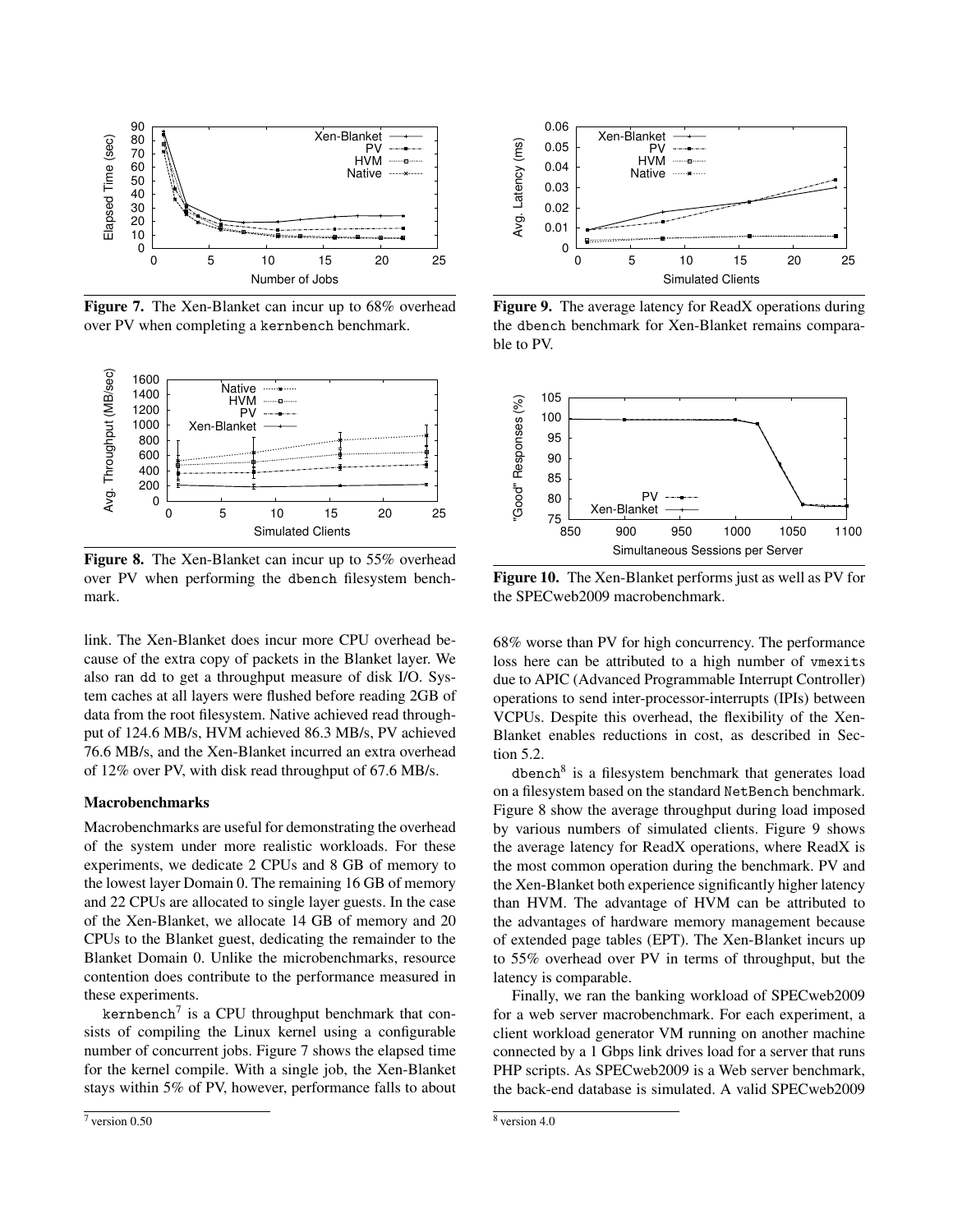| Type        | CPU (ECU <sub>s</sub> ) | Memory $(GB)$ Disk $(GB)$ Price $(\frac{5}{hr})$ |            |              |
|-------------|-------------------------|--------------------------------------------------|------------|--------------|
| Small       |                         | 17                                               | 160        | 0.085        |
| Cluster 4XL | 33.5                    | 23                                               | 1690       | 1.60         |
| Factor      | $33.5\times$            | $13.5\times$                                     | $10\times$ | $18.8\times$ |

**Table 2.** The resources on Amazon EC2 instance types do not scale up uniformly with price. The user-centric design of Xen-Blanket allows users to exploit this fact.

run involves 95% of the page requests to compete under a "good" time threshold (2s) and 99% of the requests to be under a "tolerable" time threshold (4s). Figure 10 shows the number of "good" transactions for various numbers of simultaneous sessions. VMs running in both PV and Xen-Blanket scenarios can support an identical number of simultaneous sessions.<sup>9</sup> This is because the benchmark is I/O bound, and the Blanket drivers ensure efficient I/O for the Xen-Blanket. The SPECweb2009 instance running in the Xen-Blanket does utilize more CPU to achieve the same throughput, however: average CPU utilization rises from 4.3% to 5.1% under 1000 simultaneous client sessions.

#### **5.2 User-defined Oversubscription**

Even though running VMs in the Xen-Blanket does incur overhead, its user-centric design gives a cloud user the flexibility to utilize cloud resources substantially more efficiently than possible on today's clouds. Efficient utilization of cloud resources translates directly into monetary savings. In this subsection, we evaluate oversubscription on the Xen-Blanket instantiated within Amazon EC2 and find CPU-intensive VMs can be deployed for 47% of the cost of small instances.

Table 2 shows the pricing per hour on Amazon EC2 to rent a small instance or a quadruple extra large cluster compute instance (cluster 4XL). Importantly, while the cluster 4XL instance is almost a factor of 19 times more expensive than a small instance, some resources are greater than 19 times more abundant (e.g. 33.5 times more for CPU) while other resources are less than 19 times more abundant (e.g 10 times more for disk). This suggests that if a cloud user has a number CPU intensive VMs normally serviced as small instances, it may be more cost efficient to rent a cluster 4XL instance and oversubscribe the memory and disk. This is not an option provided by Amazon; however, the Xen-Blanket is user-centric and therefore gives the user the necessary control to implement such a configuration. A number of wouldbe small instances can be run on the Xen-Blanket within a cluster 4XL instance, using oversubscription to reduce the price per VM.

To illustrate this point, we ran a CPU-intensive macrobenchmark, kernbench, simultaneously in a various num-



Figure 11. The Xen-Blanket gives the flexibility to oversubscribe such that each of 40 VMs on a single 4XL instance can simultaneously complete compilation tasks in the same amount of time as a small instance.

bers of VMs running inside a single cluster 4XL instance with the Xen-Blanket. We also ran the benchmark inside a small EC2 instance for a comparison point. The benchmark was run without concurrency in all instances for consistency, because a small instance on Amazon only has one VCPU. Figure 11 shows the elapsed time to run the benchmark in each of these scenarios. Each number of VMs on the Xen-Blanket corresponds to a different monetary cost. For example, to run a single VM, the cost is \$1.60 per hour. 10 VMs reduce the cost per VM to \$0.16 per hour, 20 VMs to \$0.08 per VM per hour, 30 VMs to \$0.06 per VM per hour, and 40 VMs to \$0.04 per VM per hour. Running a single VM, the benchmark completes in 89 seconds on the Xen-Blanket, compared to 286 seconds for a small instance. This is expected, because the cluster 4XL instance is significantly more powerful than a small instance. Furthermore, the average benchmark completion time for even 40 VMs remains 33 seconds faster than for a small instance. Since a small instance costs \$.085 per VM per hour, this translates to 47% of the price per VM per hour. It should be noted, however, that the variance of the benchmark performance significantly increases for large numbers of VMs on the same instance.

In some sense, the cost benefit of running CPU intensive instances inside the Xen-Blanket instead of inside small instances simply exploits an artifact of Amazon's pricing scheme. However, other benefits from oversubscription are possible, especially when considering VMs that have uncorrelated variation in their resource demands. Every time one VM experiences a burst of resource usage, others are likely quiescent. If VMs are not co-located, each instance must operate with some resources reserved for bursts. If VMs are co-located, on the other hand, a relatively small amount of resources can be shared to be used for bursting behavior, resulting in less wasted resources.

Co-location of VMs also affect the performance of enterprise applications, made up of a number of VMs that may heavily communicate with one another [20]. To demonstrate the difference that VM placement can make to network performance, we ran the netperf TCP benchmark between

<sup>9</sup> PV and Xen-Blanket run the same VM and thus the same configuration of this complex benchmark. We omit a comparison with native and HVM to avoid presenting misleading results due to slight configuration variation.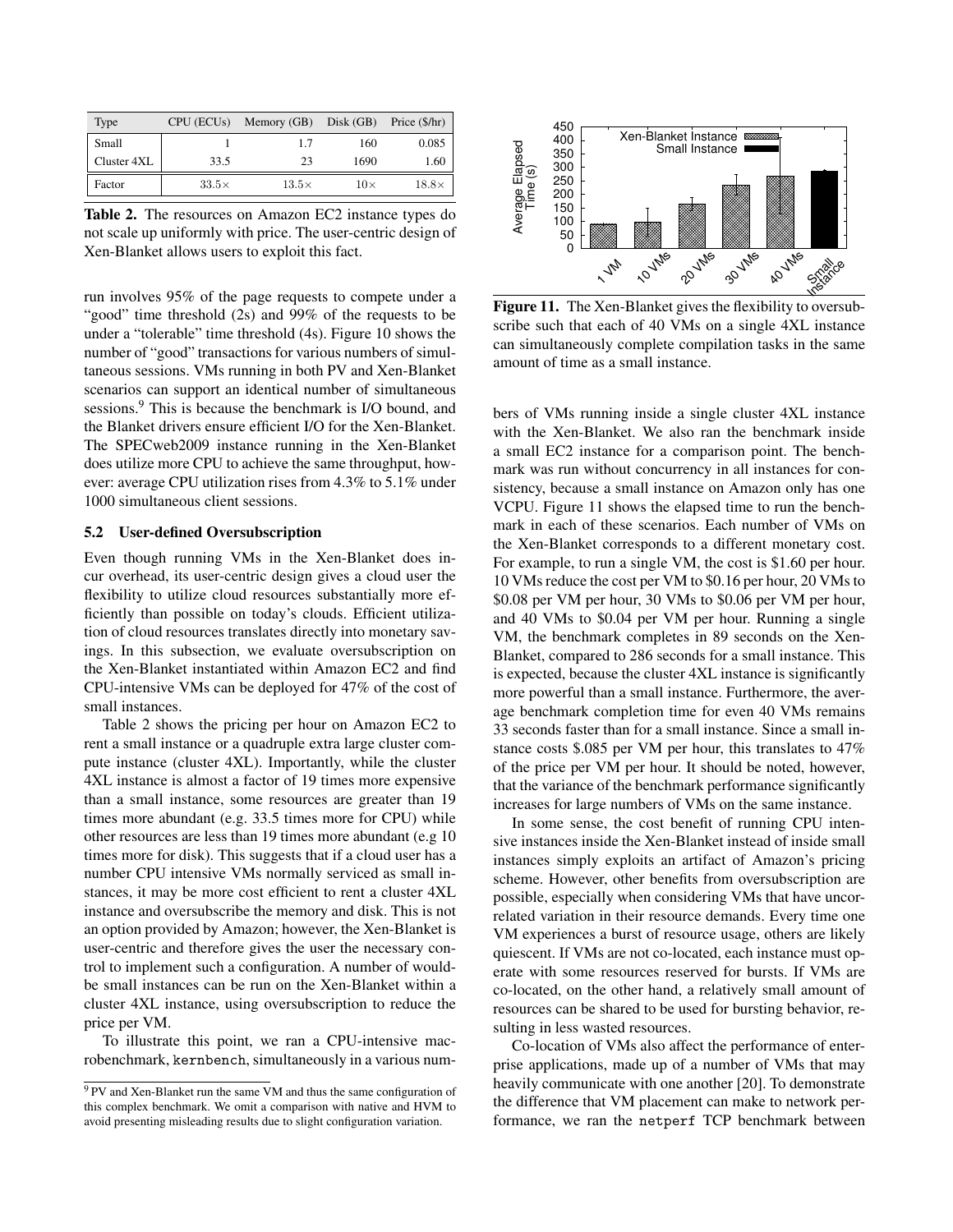

**Figure 12.** Co-location of VMs to improve network bandwidth is another simple optimization made possible by the user-centric approach of the Xen-Blanket.

two VMs. In the first setup, the VMs were placed on two different physical servers on the same rack, connected by a 1 Gbps link. In the second, the VMs were co-located on the same physical server. Figure 12 shows the network throughput. The co-located servers are not limited by the network hardware connecting the physical machines. By enabling colocation, the Xen-Blanket can increase inter-VM throughput by a factor of 4.5. This dramatic result is without any modification to the VMs. The user-centric design of the Xen-Blanket enables other optimization opportunities, including CPU bursting, page sharing and resource oversubscription, that can offset the inherent overhead of the approach.

# **6. Experience with Multi-Cloud Migration**

The Xen-Blanket homogenizes and simplifies the process of migrating a VM between two clouds managed by two different providers. While it is possible to migrate VMs between multiple clouds today, the process is cloud-specific and fundamentally limited. For example, it is currently impossible to live migrate [8, 18] a VM between cloud providers. We give a qualitative comparison to illustrate the difficulty faced in migrating a Xen VM from our private Xen environment to Amazon EC2 with and without the Xen-Blanket. We also show how one can reintroduce live migration across multiclouds using the Xen-Blanket. In our experiment, we use a VM housing a typical legacy LAMP-based<sup>10</sup> application that contained non-trivial customizations and approximately 20 GB of user data.

#### **6.1 Non-Live Multi-Cloud Migration**

Figure 13 summarizes the four steps involved in a migration: *modifying* the VM's disk image to be compatible with EC2, *bundling* or compressing the image to be sent to EC2, *uploading* the bundled image, and *launching* the image at the new location. In both scenarios, bundling, uploading and launching took one person about 3 hrs. However, the modify step caused the scenario without the Xen-Blanket to be much more time consuming: 24 hrs additional work as compared to no additional work with the Xen-Blanket.



**Figure 13.** Comparison between the steps it takes to migrate (offline) an image into Amazon's EC2 with and without the Xen-Blanket

Migrating a VM image from our private setup to Amazon EC2 is relatively straightforward given the Xen-Blanket. No image modifications are required, so the process begins with bundling, or preparing the image to upload for use in EC2. The image was compressed with gzip, split into 5 GB chunks for Amazon's Simple Storage Service (S3), and uploaded. Then, we started an EC2 instance running the Xen-Blanket, retrieved the disk image from S3, concatenated the pieces of the file, and unzipped the image. The VM itself was created using standard Xen tools, such as xm create.

Without the Xen-Blanket, there currently exists a EC2 specific process to create an Amazon Machine Image (AMI) from an existing Xen disk image, roughly matching the bundle, upload, and launch steps. Before that, two modifications were required to our VM image. First, we had to modify the image to contain the kernel because no compatible kernel

<sup>10</sup> Linux, Apache, MySQL, and PHP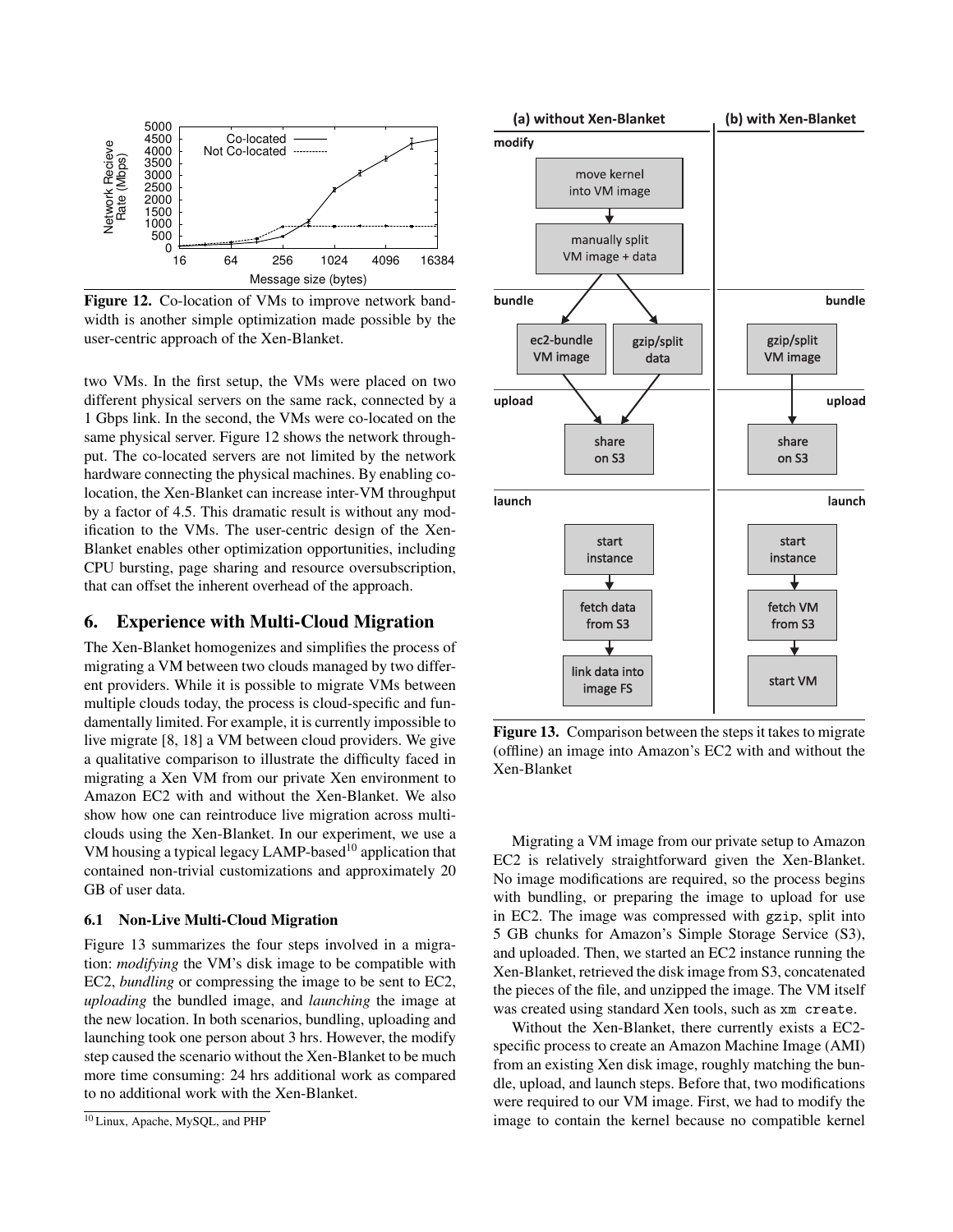was offered by EC2.<sup>11</sup> This task was complicated by the fact that our private Xen setup did not have the correct tools to boot the kernel within the image. Second, we had to shrink our 40 GB disk image to fit within the 10 GB image limit on EC2. This involved manually examining the disk image in order to locate, copy, and remove a large portion of the application data, then resizing the VM's filesystem and image. After the modifications were complete, we used an AMI tool called ec2-bundle-image to split the VM image into pieces and then compressed, split and uploaded the relocated data to S3. We then started an EC2 instance with our new AMI, configured it to mount a disk, and reintegrated the user data from S3 into the filesystem.

It should be noted that subsequent launches of the migrated VMs do not require all of the steps outlined above. However, if a modified or updated version of the VM is released, the entire process must be redone. Even worse, we expect migrating to other clouds to be similarly arduous and provider-specific, if possible at all. In contrast, using the Xen-Blanket, the migration process will always be the same, and can be reduced to a simple remote copy operation.

#### **6.2 Live Multi-Cloud Migration**

Live migration typically relies on memory tracing: a hypervisor-level technique. Such techniques are not available across clouds.<sup>12</sup> The Xen-Blanket enables immediate implementation of live migration across cloud providers. We have experimented with live migration between an enterprise cloud and Amazon EC2. We note that since live migration between two clouds is not currently possible without provider support or the Xen-Blanket, we do not have a comparison point to present.

Beyond the ability to implement hypervisor-level features like memory tracing, there are two key challenges to implement live multi-cloud migration on the Xen-Blanket. First, Xen-Blanket instances in different clouds are in different IP subnets, causing communication issues before and after Blanket guest migrations. Second, Xen-Blanket instances in different clouds do not share network attached storage, which is often assumed for live VM migration.

To address the networking issues, each Xen-Blanket instance runs a virtual switch in Domain 0 to which the virtual network interfaces belonging to Blanket guest VMs are attached. A layer-2 tunnel connects the virtual switches across the Internet. The result is that VMs on either of the two Xen-Blanket instances appear to be sharing a private LAN. A few basic network services are useful to introduce onto the virtual network. A gateway server VM can be run with two virtual network interfaces: one attached to the virtual



**Figure 14.** Xen-Blanket instances are connected with a layer-2 tunnel, while a gateway server VM provides DNS, DHCP and NFS to the virtual network, eliminating the communication and storage barriers to multi-cloud live migration.

switch and the virtual network; the other attached to the externally visible interface of the Xen-Blanket instance. The gateway server VM, shown in Figure 14, runs dnsmasq as a lightweight DHCP and DNS server.

Once VMs on the Xen-Blanket can communicate, the storage issues can be addressed with a network file system, such as NFS. NFS is useful for live VM migration because it avoids the need to transfer the entire disk image of the VM at once during migration. In our setup, the gateway server VM also runs an NFS server. The NFS server exports files onto the virtual network and is mounted by the Domain 0 of each Xen-Blanket instance. Both Xen-Blanket instances mount the NFS share at the same location. Therefore, during VM migration, the VM root filesystem image can always be located at the same filesystem location, regardless of the physical machine.

With Xen-Blanket VMs able to communicate, maintain their network addresses, and access storage within either cloud, live VM migration proceeds by following the typical procedure in the Blanket hypervisor. However, while we have successfully live-migrated a VM from an enterprise cloud to Amazon EC2 and back, this is simply a proof-ofconcept. It is clearly inefficient to rely on a NFS disk image potentially residing on another cloud instead of a local disk. Moreover, the layer-2 tunnel only connects two machines. More sophisticated wide-area live migration techniques exist [5], that can, as future work, be implemented and evaluated on the Xen-Blanket.

# **7. Future Work**

Two limitations of the current Xen-Blanket are the inability to support unmodified guest OSs (such as Microsoft Windows) and the reliance on fully virtualized (HVM) containers. To address the first limitation, as discussed earlier, unmodified guests can be supported with binary translation, for example a VMWare-Blanket. The performance implications of such a system is a subject of future research. The second

<sup>11</sup> Until recently, Amazon EC2 only allowed a limited selection of a few standard kernels and initial ramdisks for use outside the image. Luckily, in July 2010, Amazon EC2 began to support kernels stored within the image.

<sup>&</sup>lt;sup>12</sup> While some providers expose an interface for users to use live migration within their own cloud, as with other provider-centric approaches, standardization may take years.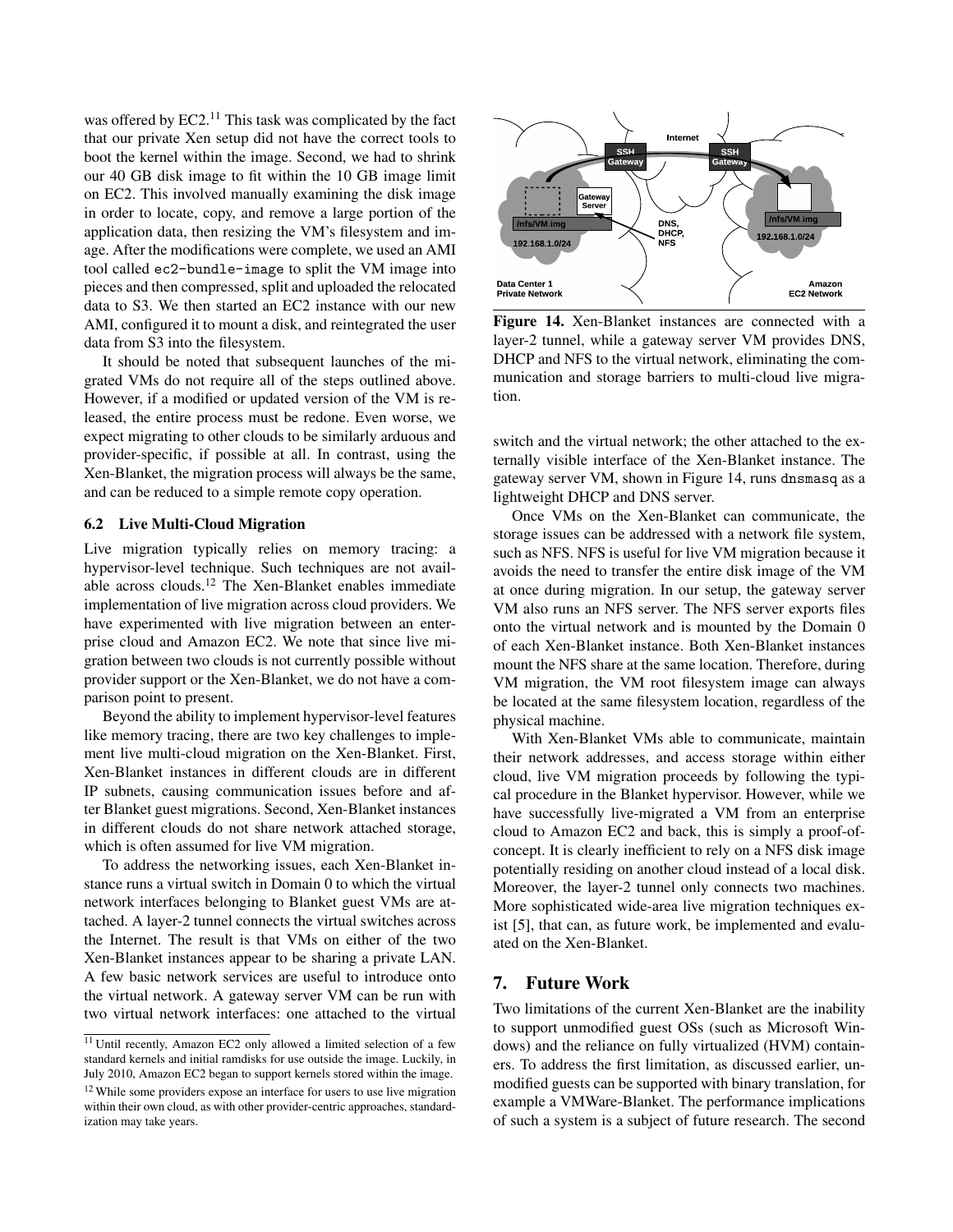limitation can be addressed by allowing a version of the Xen-Blanket to run on a paravirtualized interface, while continuing to export a homogeneous interface to guests. Paravirtualizing the Blanket layer is technically feasible, but may encounter performance issues in the memory subsystem where hardware features such as Extended Page Tables (EPT) cannot be used and is another subject of future research.

More broadly, a user-centric, homogeneous Blanket layer enables future projects to examine features such as crossprovider live migration (see Section 6.2), high availability [10], and security [12] on one or more existing clouds. It also offers researchers an environment within which novel systems and hypervisor level experimentation can be performed. We also plan to research issues in running entire cloud stacks, such as Eucalyptus [14] or OpenStack [1], in nested environments and across multiple clouds.

# **8. Related Work**

There are several techniques that exist today to deploy applications on multiple clouds, but none afford the user the flexibility or level of control of the Xen-Blanket. Conversely, there are also a number of existing systems that offer a user similar levels of control as the Xen-Blanket. However, none of these systems are able to be deployed on today's public clouds.

Nested virtualization is leveraged by the Xen-Blanket in order to allow a user to implement its own version of homogeneity, including hypervisor-level services. Graf and Roedel [15] and the Turtles Project [2] are pioneers of enabling nested virtualization with one or more levels of full virtualization, on AMD and Intel hardware, respectively. Berghmans [3] describes the performance of several nested virtualization environments. CloudVisor [30] explores nested virtualization in a cloud context, but for security, where the provider controls both layers. The Xen-Blanket sacrifices full nested virtualization for immediate deployment on existing clouds.

#### **8.1 Multi-Cloud Deployments**

Using tools from Rightscale [9], a user can create ServerTemplates, which can be deployed on a variety of clouds and utilize unique features of clouds without sacrificing portability. However, users are unable to homogenize the underlying clouds, particularly hypervisor-level services.

Middleware, such as IBM's Altocumulus [17] system homogenizes both IaaS clouds like Amazon EC2 and Platform as a Service (PaaS) clouds like Google App Engine into a PaaS abstraction across multiple clouds. However, without control at the IaaS (hypervisor) level, the amount of customization possible by the cloud user is fundamentally limited.

*fos* [24], deployed on EC2 today and potentially deployable across a wide variety of heterogeneous clouds, exposes a single system image instead of a VM interface. However, users must learn to program their applications for fos; the familiar VM interface and legacy applications contained within must be abandoned.

Eucalyptus [14] and AppScale [7] are open-source cloud computing systems that can enable private infrastructures to share an API with Amazon EC2 and Google App Engine respectively. However, the user cannot implement their own multi-cloud hypervisor-level feature. OpenStack [1] is another open-source implementation of an IaaS cloud, with the same limitation.

The RESERVOIR project [19] is a multi-cloud agenda in which two or more independent cloud providers create a *federated cloud*. A provider-centric approach is assumed; standardization is necessary before federation can extend beyond the testbed. With the Xen-Blanket, such an agenda could be applied across today's public clouds.

#### **8.2 User-Centric Design and Control**

OpenCirrus [6] is an initiative that aims to enable cloud targeted system level research—deploying a user-centric cloud—by allowing access to bare hardware, as in Emulab [26], in a number of dedicated data centers. However, OpenCirrus is not aimed at applying this ability to existing cloud infrastructures.

Cloud operating systems such as VMWare's vSphere [22] allow the administrator of a private cloud to utilize a pool of physical resources, while providing features like automatic resource allocation, automated failover, or zerodowntime maintenance. These features, which are examples of hypervisor-level services, cannot easily be integrated with current public cloud offerings.

Finally, the Xen-Blanket is an instantiation of our extensible cloud, or xCloud, proposal [27], which is influenced by work on extensible operating systems. For example, SPIN [4] allows extensions to be downloaded into the kernel safely using language features, while Exokernels [13] advocate hardware to be exposed to a library OS controlled by the user. However, these extensibility strategies are provider-centric, and unlikely to be incorporated in today's clouds. The combination of deployment focus and user-level control sets the Xen-Blanket apart from existing work.

## **9. Conclusion**

Current IaaS clouds lack the homogeneity required for users to easily deploy services across multiple providers. We have advocated that instead of standardization, or provider-centric homogenization, cloud users must have the ability to homogenize the cloud themselves. We presented the Xen-Blanket, a system that enables user-centric homogenization of existing cloud infrastructures.

The Xen-Blanket leverages a second-layer Xen hypervisor—completely controlled by the user—that utilizes a set of provider-specific Blanket drivers to execute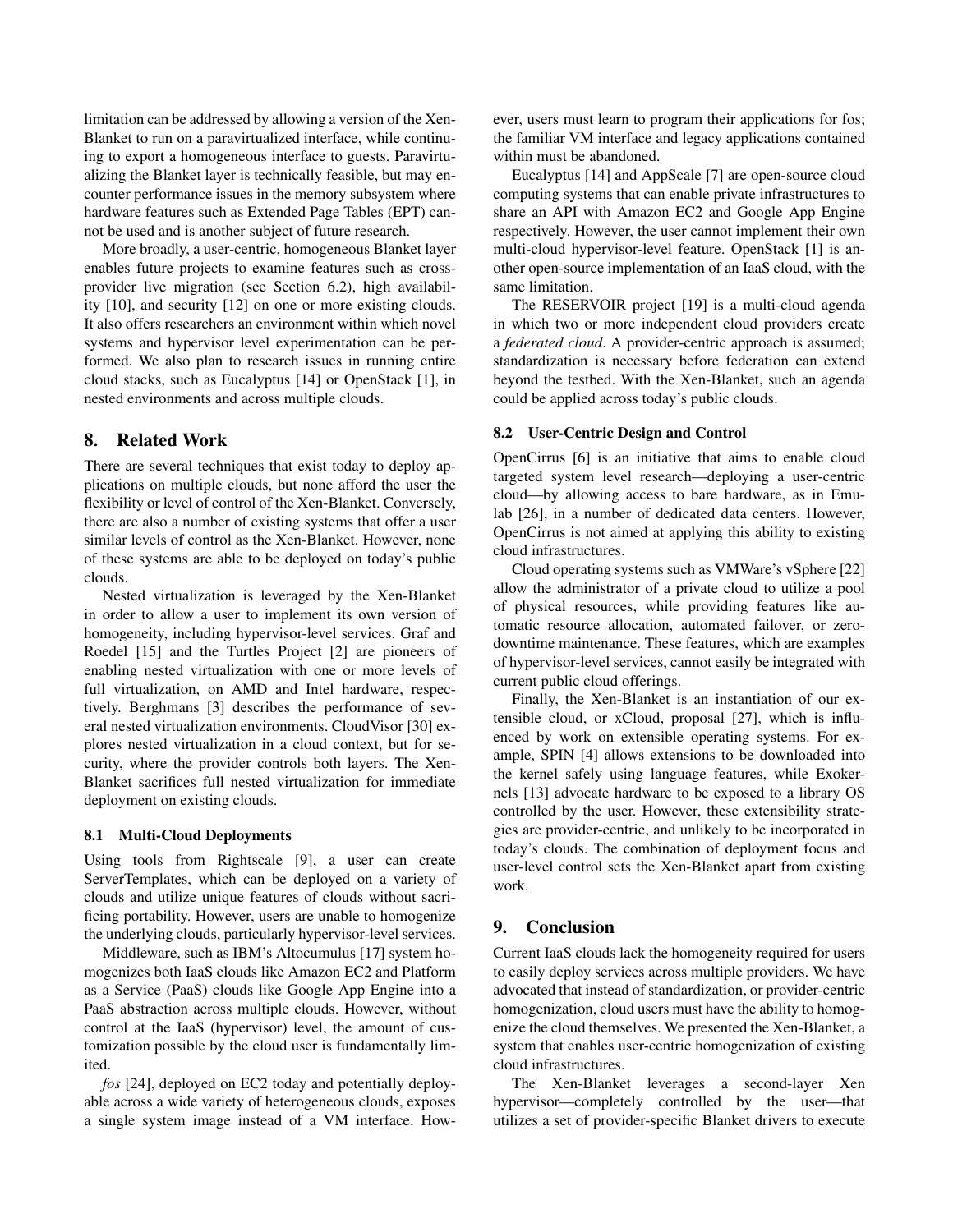on top of existing clouds without requiring any modifications to the provider. Blanket drivers have been developed for both Xen and KVM based systems, and achieve high performance: network and disk throughput remain within 12% of paravirtualized drivers in a single-level paravirtualized guest. The Xen-Blanket is currently running on Amazon EC2, an enterprise cloud, and private servers at Cornell University. We have migrated VM images between the three different sites with no modifications to the images and performed live migration to and from Amazon EC2. We have exploited the user-centric nature of the Xen-Blanket to oversubscribe resources and save money on EC2, achieving a cost of 47% of the price per hour of small instances for 40 CPU-intensive VMs, despite the inherent overheads of nested virtualization.

We have only scratched the surface in terms of the applications and functionality made possible by user-centric homogenization, and the Xen-Blanket in particular. The Xen-Blanket project website is located at http://xcloud.cs.cornell.edu/, and the code for the Xen-Blanket is publicly available at http://code.google.com/p/xen-blanket/. We hope other projects adopt the Xen-Blanket and look forward to expanding the Xen-Blanket to cover even more underlying cloud providers.

# **Acknowledgments**

This work was partially funded and supported by an IBM Faculty Award received by Hakim Weatherspoon, DARPA, NSF TRUST and NSF FIA. Also, this work was performed while Dan Williams was an intern at the IBM T. J. Watson Research Center in Hawthorne, NY. We would like to thank our shepherd, Andreas Haeberlen, and the anonymous reviewers for their comments.

### **References**

- [1] OpenStack. http://www.openstack.org/, Oct. 2010.
- [2] M. Ben-Yehuda, M. D. Day, Z. Dubitzky, M. Factor, N. Har'El, A. Gordon, A. Liguori, O. Wasserman, and B.-A. Yassour. The turtles project: Design and implementation of nested virtualization. In *Proc. of USENIX OSDI*, Vancouver, BC, Canada, Oct. 2010.
- [3] O. Berghmans. Nesting virtual machines in virtualization test frameworks. *Masters thesis, University of Antwerp*, May 2010.
- [4] B. N. Bershad, S. Savage, P. Pardyak, E. G. Sirer, M. E. Fiuczynski, D. Becker, C. Chambers, and S. Eggers. Extensibility, safety and performance in the SPIN operating system. In *Proc. of ACM SOSP*, Copper Mountain, CO, Dec. 1995.
- [5] R. Bradford, E. Kotsovinos, A. Feldmann, and H. Schiöberg. Live wide-area migration of virtual machines including local persistent state. In *Proc. of ACM VEE*, San Diego, CA, June 2007.
- [6] R. Campbell, I. Gupta, M. Heath, S. Y. Ko, M. Kozuch, M. Kunze, T. Kwan, K. Lai, H. Y. Lee, M. Lyons, D. Miloji-

cic, D. O'Hallaron, and Y. C. Soh. Open cirrus<sup>TM</sup> cloud computing testbed: federated data centers for open source systems and services research. In *Proc. of USENIX HotCloud*, San Diego, CA, June 2009.

- [7] N. Chohan, C. Bunch, S. Pang, C. Krintz, N. Mostafa, S. Soman, and R. Wolski. Appscale: Scalable and open appengine application development and deployment. In *Proc. of ICST CLOUDCOMP*, Munich, Germany, Oct. 2009.
- [8] C. Clark, K. Fraser, S. Hand, J. G. Hansen, E. Jul, C. Limpach, I. Pratt, and A. Warfield. Live migration of virtual machines. In *Proc. of USENIX NSDI*, Boston, MA, May 2005.
- [9] T. Clark. Rightscale. http://www.rightscale.com, 2010.
- [10] B. Cully, G. Lefebvre, D. Meyer, M. Feeley, N. Hutchinson, and A. Warfield. Remus: high availability via asynchronous virtual machine replication. In *Proc. of USENIX NSDI*, San Francisco, CA, Apr. 2008.
- [11] Distributed Management Task Force, Inc. (DMTF). Open virtualization format white paper version 1.00. http://http://www.dmtf.org/sites/default/ files/standards/documents/DSP2017\_1.0.0.pdf, Feb. 2009.
- [12] G. W. Dunlap, S. T. King, S. Cinar, M. A. Basrai, and P. M. Chen. ReVirt: Enabling intrusion analysis through virtualmachine logging and replay. In *Proc. of USENIX OSDI*, Boston, MA, Dec. 2002.
- [13] D. R. Engler, M. F. Kaashoek, and J. W. O'Toole. Exokernel: An operating system architecture for application-level resource management. In *Proc. of ACM SOSP*, Copper Mountain, CO, Dec. 1995.
- [14] Eucalyptus Systems, Inc. Eucalyptus open-source cloud computing infrastructure - an overview. http://www.eucalyptus.com/pdf/whitepapers/ Eucalyptus\_Overview.pdf, Aug. 2009.
- [15] A. Graf and J. Roedel. Nesting the virtualized world. In *Linux Plumbers Conference*, Portland, OR, Sept. 2009.
- [16] D. Gupta, S. Lee, M. Vrable, S. Savage, A. C. Snoeren, G. Varghese, G. M. Voelker, and A. Vahdat. Difference engine: Harnessing memory redundancy in virtual machines. In *Proc. of USENIX OSDI*, San Diego, CA, Dec. 2008.
- [17] E. M. Maximilien, A. Ranabahu, R. Engehausen, and L. C. Anderson. IBM altocumulus: a cross-cloud middleware and platform. In *Proc. of ACM OOPSLA Conf.*, Orlando, FL, Oct. 2009.
- [18] M. Nelson, B.-H. Lim, and G. Hutchins. Fast transparent migration for virtual machines. In *Proc. of USENIX Annual Technical Conf.*, Anaheim, CA, Apr. 2005.
- [19] B. Rochwerger, D. Breitgand, A. Epstein, D. Hadas, I. Loy, K. Nagin, J. Tordsson, C. Ragusa, M. Villari, S. Clayman, E. Levy, A. Maraschini, P. Massonet, H. Muñoz, and G. Tofetti. Reservoir - when one cloud is not enough. *IEEE Computer*, 44(3):44–51, 2011.
- [20] V. Shrivastava, P. Zerfos, K. won Lee, H. Jamjoom, Y.-H. Liu, and S. Banerjee. Application-aware virtual machine migration in data centers. In *Proc. of IEEE INFOCOM Mini-conference*, Shanghai, China, Apr. 2011.